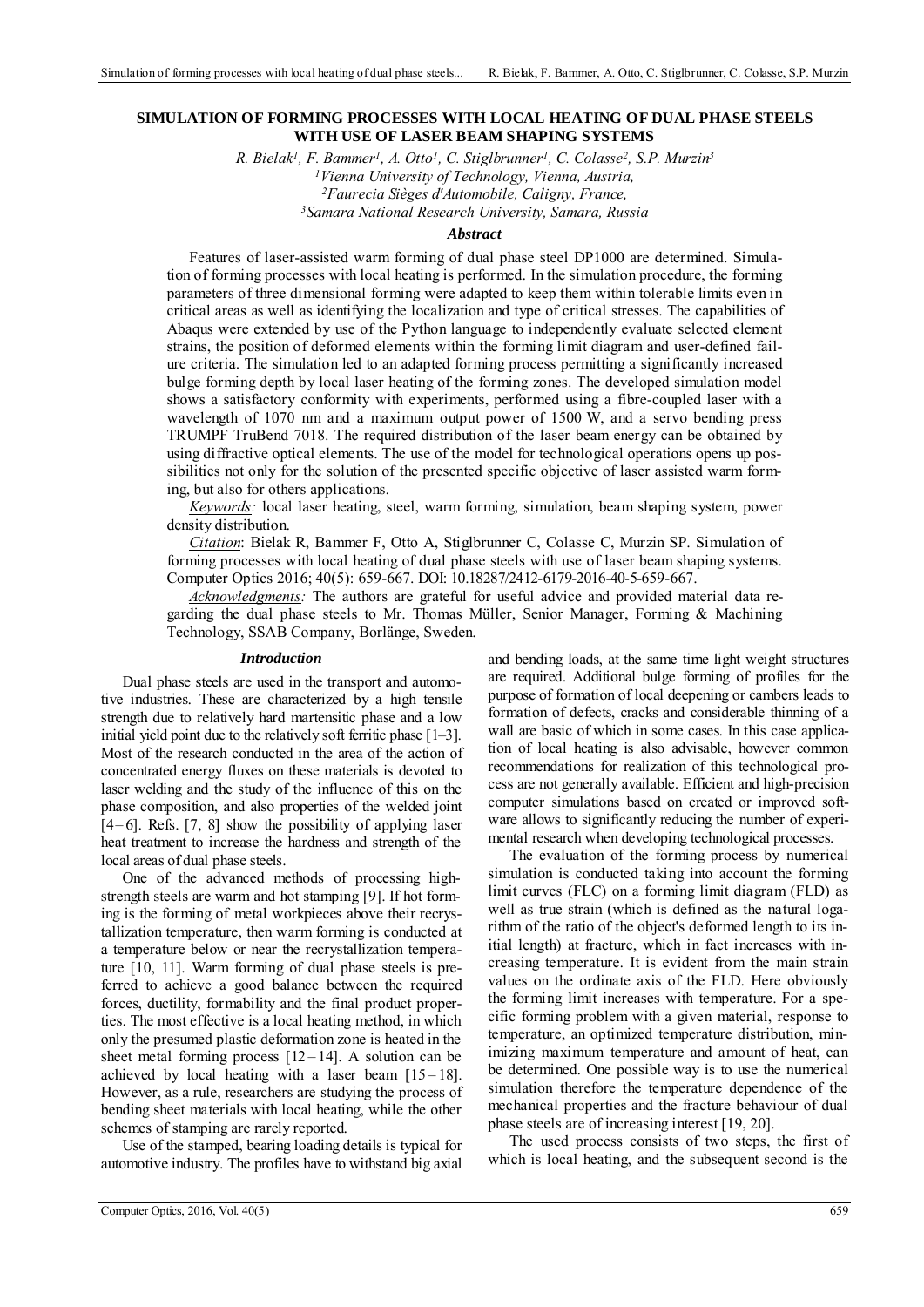mechanical forming. Ref. [21] described equipment for warm and hot laser assisted forming and shows that one approach to fit the needs of a flexible irradiation of different geometries is the usage of a galvanometer scanner. It uses two rotating mirrors to deflect the beam into the working area. However, beam scanning systems that produce a heating pattern on the treated surface by means of one- or two-axis movement of their components have significant weaknesses. These systems give a nonuniform spatial laser power distribution on the surface of the heat affected zone due to the variable speed of the beam movement and have low reliability due to the presence of mechanical parts, which are moving with high speeds [22, 23]. In contrast to such systems, diffractive optical elements (DOE) provide an opportunity to produce a laser spot as a pattern or an area with a specific distribution of laser power density [24 – 27].

The purpose of this research is to study of the features of laser assisted forming and development of programming scripts for the simulation of forming processes with local heating. Simulation model takes into account the specifics of the laser action on metallic materials and determine advisability of laser beam shaping by DOE for implementation of local heating before forming of dual phase steels.

#### **Nomenclature**

 $\mu_{vs}$  – variable friction coefficient,  $\mu$ s;

 $\mu$ <sub>S</sub> – static friction coefficient - assumed to be approx. 0.125;

 $lcfst(T)$  – function of temperature *T*;

 $h(P)$  – transferred heat by conduction;

 $k_{air}$  – thermal conductivity of the air in the gap as a function of temperature and is calculated by the empirical expression  $k_{\text{air}}$  = 1.5207·10<sup>-11</sup>·*T*<sup>3</sup> – 4.8574·10<sup>-8</sup>·*T*<sup>2</sup> + 1.0184·10<sup>-4</sup>·*T* –

 $-3.9333 \cdot 10^{4}$  W/(m·K);

 $\lambda$  – surface roughness - assumed to be 6.18·10<sup>-5</sup> m;

 $\sigma_r$  – rupture stress of the blank;

*P* – normal pressure;

*major* – current value of major principal strain;

 $\varepsilon_{major}^{FLD}$  – major principal strain at damage initiation;

 $\varepsilon_{minor}$  – current value of minor principal strain;

 $\theta$ , *T* – temperature;

*ReL* – lower yield strength;  $R_m$  – tensile strength;  $R_{p0.2}$  – yield strength (0.2% yield point); *A*80 – elongation after fracture;

 $R_eH$  – upper yield strength;

 $K$  – strength coefficient;

*n* – strain hardening exponent.

### *1. The material under study*

A commercial DP1000 steel has been used in this study. The chemical composition of the material is given below in Table 1. The thickness of the metallic material was  $d = 1.5$  mm. The thermal properties of DP1000 steel, as used for the thermal simulation described later, are documented in Table 2. The properties at elevated temperatures were defined for the temperature range of  $400 - 830$ °C to cover the applicable temperatures of forming. The influence of local heating below 500°C on the forming process is negligible; increase of temperatures from around 800°C up, depending on the specific type of steel, cause changes of the microstructure [15], which it is undesirable. Numerical simulation of the laser heating and forming of the metallic material requires knowledge of the mechanical properties at elevated temperatures, shown in Table 3. The information about the mechanical properties has been provided by SSAB [28]. All measurement procedures follow currently valid ISO standards [29].

*Table 1. Chemical composition of the DP1000 steel, max wt%* 

| Chemical   |               | Si    | Mn      |       |      |
|------------|---------------|-------|---------|-------|------|
| element    |               |       |         |       |      |
| max wt%    | 0.18          | 0.8   | 1.8     | 0.02  | 0.01 |
| Chemical   | Al            | Nb-Ti | $Cr-Mo$ | В     | Ċu   |
| element    |               |       |         |       |      |
| $max wt\%$ | $0.015 - 1.0$ |       |         | 0.005 |      |

*Table 2. Density ρ, specific heat capacity cp , thermal conductivity*  $\lambda_K$ , thermal diffusivity  $a = k / (\rho \ c_p)$  of the DP1000 *steel at room and elevated temperatures* 

| $T$ $\Gamma$ ° $C$ $\Gamma$ | [ $kg/m3$ ] | $c_n$ [J/(kg K)] | $k$ [W/m K] | $a \, [\text{mm}^2/\text{s}]$ |
|-----------------------------|-------------|------------------|-------------|-------------------------------|
| 20                          | 7873        | 470              | 66.9        | 18.                           |
| 200                         | 7817        | 565              | 56.4        | 12.8                          |
| 400                         | 7749        | 650              | 46.         | ററ                            |
| 600                         | 676         | 825              |             | 5.9                           |

| $R_{\rm e}H$ [MPa] | $R_{e}L[MPa]$ | $R_{p0.2}$ [MPa] | $R_m$ [MPa] | $A_{80}[\%]$ | n     | л    |
|--------------------|---------------|------------------|-------------|--------------|-------|------|
|                    |               | 638              | 1011        | 14           | 0.143 | 1554 |
| 754                | 744           | 746              | 903         | 12           | 0.090 | 1238 |
| 780                | 758           | 760              | 852         | 15           | 0.086 | 1147 |
| 740                | 688           | 688              | 753         | 14           | 0.098 | 1046 |
| 658                | 609           | 612              | 671         | 17           | 0.115 | 960  |
| 578                | 552           | 555              | 619         | 21           | 0.149 | 958  |
| 504                | 494           | 496              | 651         | 22           | 0.188 | 1088 |
|                    |               |                  |             |              |       |      |

*Table 3. Mechanical properties of steel DP1000 at room and elevated temperatures* 

## *2. Finite elements simulation*

Finite elements analysis software Abaqus 6.14 [30] was used to calculate of the temperatures and mechanical loading. Fully coupled temperature-displacement analysis was considered i.e. at every time increment, temperature and displacement were calculated at each node simultaneously. All steps in Abaqus were conducted with the standard implicit solver.

### *2.1. Heating simulation*

For uncoupled and coupled simulations during separate and simultaneous calculations, thermal properties of the material (Table 2) as well as the mechanical ones (Table 3) were considered in the model. The temperature field, caused by the laser irradiation, was calculated incorporating heat conduction, while the heat input was modelled as a surface heat flow.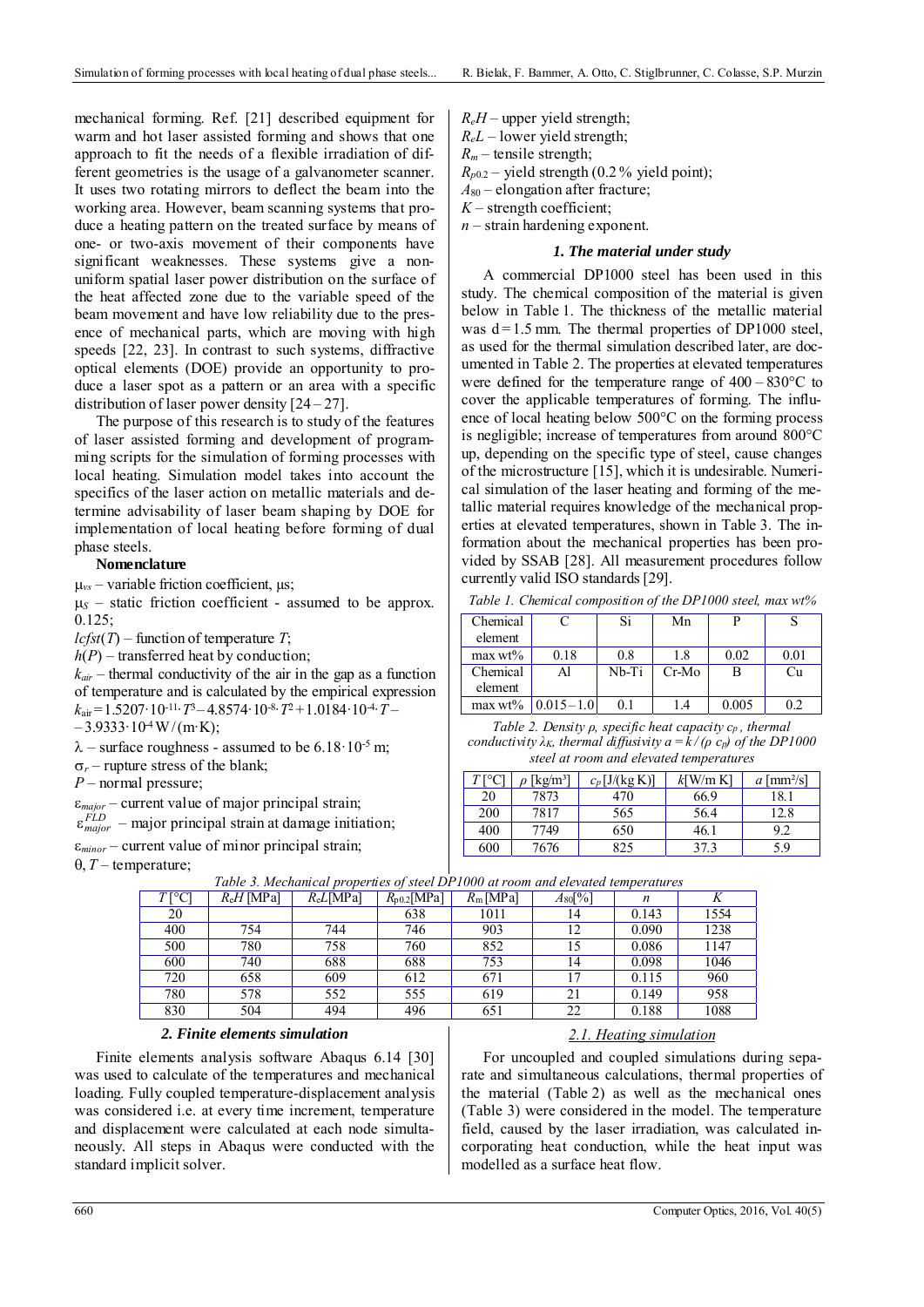It was determined that absorption increases significantly during laser action due to a fast growing oxide layer. In the case under consideration modeling was performed assuming a linear increase of the absorption coefficient from 30 % to 75 % in the temperature range from 350 °C to 500 °C. Calculation of the free model parts cooling (i.e. parts without contact to each other) was performed taking into account a combined heat transfer coefficient (Table 4), which is the sum of the convection and radiation heat transfer coefficients.

*Table 4. Combined convection and radiation heat transfer coefficient Hcomb / cooling to air* 

|                                                        |  | 400  | 800 | 1200 |  |  |
|--------------------------------------------------------|--|------|-----|------|--|--|
| $H_{\text{comb}}$ [W m <sup>-2</sup> K <sup>-1</sup> ] |  | 30.7 |     |      |  |  |
| 2.2. Forming simulation                                |  |      |     |      |  |  |

The tool-material with relatively low and constant heat conductivity 11.6 W/m K, density 7850 kg/m<sup>3</sup>, and thermal capacity  $450 \text{ J/kg}$  K was chosen. The tool has been modeled of the so-called rigid body elements that simulate behavior of hard, non-deformable material. For the profile 11100 shell elements (S4RT) have been defined with a thickness of 1.5 mm splited into 5 virtual layers. A fully coupled temperature-displacement procedure was used to determine stress, strain, displacement, and temperature fields simultaneously.

Strength and hardness of the contact surfaces, properties of the oxide film covering the blank surface and the lubrication oil (if any) are the key factors that determine the friction coefficient. The Shvets-Dyban [31] friction expression was being utilized to simulate the friction coefficient in the contact area between the blank and tools. The thermal contact conductance is the most critical parameter controlling cooling of the profile during forming and has the greatest uncertainty. Values are stated in [32] for several metals with various surface rough nesses as a function of interface pressure. Coefficients taking into account the influence of lubricants are also included. Transferred heat by conduction, used in our simulation case are based on Shvets formula [31]:

$$
h(P) = (k_{air}\pi / 4\lambda_{ra}) \cdot \left[1 + 85(P/\sigma_r)^{0.8}\right],
$$
 (1)

 $\lambda_{ra}$  – surface roughness – assumed to be 6.18·10<sup>-5</sup> m.

## *2.3. Damage evaluation*

The FLC is the connecting line of states above which deformation becomes unstable. It shows the limits of the formability of a sheet of material. The FLD damage initiation criteria were specified in Abaqus input file of the FLC in tabular form by stating the major principal strain at damage initiation as a tabular function of the minor principal strain and temperature additionally. Strains computed numerically were compared to a FLC to determine the feasibility of the forming process under analysis.

The FLD damage initiation criterion is defined by the condition  $\omega_{FLC} = 1$ , where the variable  $\omega_{FLC}$  (damage initiation criterion) is a function of the current deformation state. ω*FLC* was defined as:

$$
\omega_{FLC} = \varepsilon_{\text{major}} / [\varepsilon_{\text{major}}^{FLC} (\varepsilon_{\text{minor}}, \theta)]. \tag{2}
$$

Damage calculation, based on FLD criteria, is not supported by all element types, therefore an alternative data acquisition has been developed.

This approach uses the Abaqus Python script environment to access result (\*.odb) files and extract results on element and node level for each simulation time step. The actual nodal coordinates of selected elements are compared to the initial ones and differences (corresponds to element deformation) are used to calculate the minor and major strains in accordance to [29]. Finally, each calculated minor and major strain result of deformed elements is being rendered within the appropriate FLC diagram, considering time steps as well the respective actual element temperature.

#### *3. Simulation results and analysis*

Main objective of the simulation was to determine the laser beam intensity distribution as well as time and position of heat input to find the maximal forming depth avoiding rupture of the material. The simulation was performed for two kinds of forming processes, with laser heating (warm forming) and without heating (cold forming). In the case of warm forming the profile was firstly heated up to  $800^{\circ}$ C (approximately 12 seconds) and formed subsequently. Unheated material was formed at room temperature. Fig. 1 shows the final deformed shape of the profile and the thermal field, calculated at the final stage of laser assisted warm forming process.



*Fig. 1. Temperature field, caused by elliptical ring shaped laser beam irradiation at the first stage of the forming process; the profile has been irradiated 12 seconds with the constant intensity of 2.24 W/ mm²; temperature field is displayed on finally deformed shape* 

Time-history temperature profile of node with the maximal temperature, brings the Fig. 2. The curve progression is very similar for all irradiated nodes and reflects the increasing of absorption coefficient from 30 % to 75 %, based on actual local temperature, recalculated at every iteration for every single node.

In both forming cases, the punch was moved into the formed profile following a 4 mm trajectory. For both the damage initiation criterion for the FLC exceeded the value 1 or 100% (rupture limit was reached). Differences emerged for the respective depth of forming showing an initiation of cracks.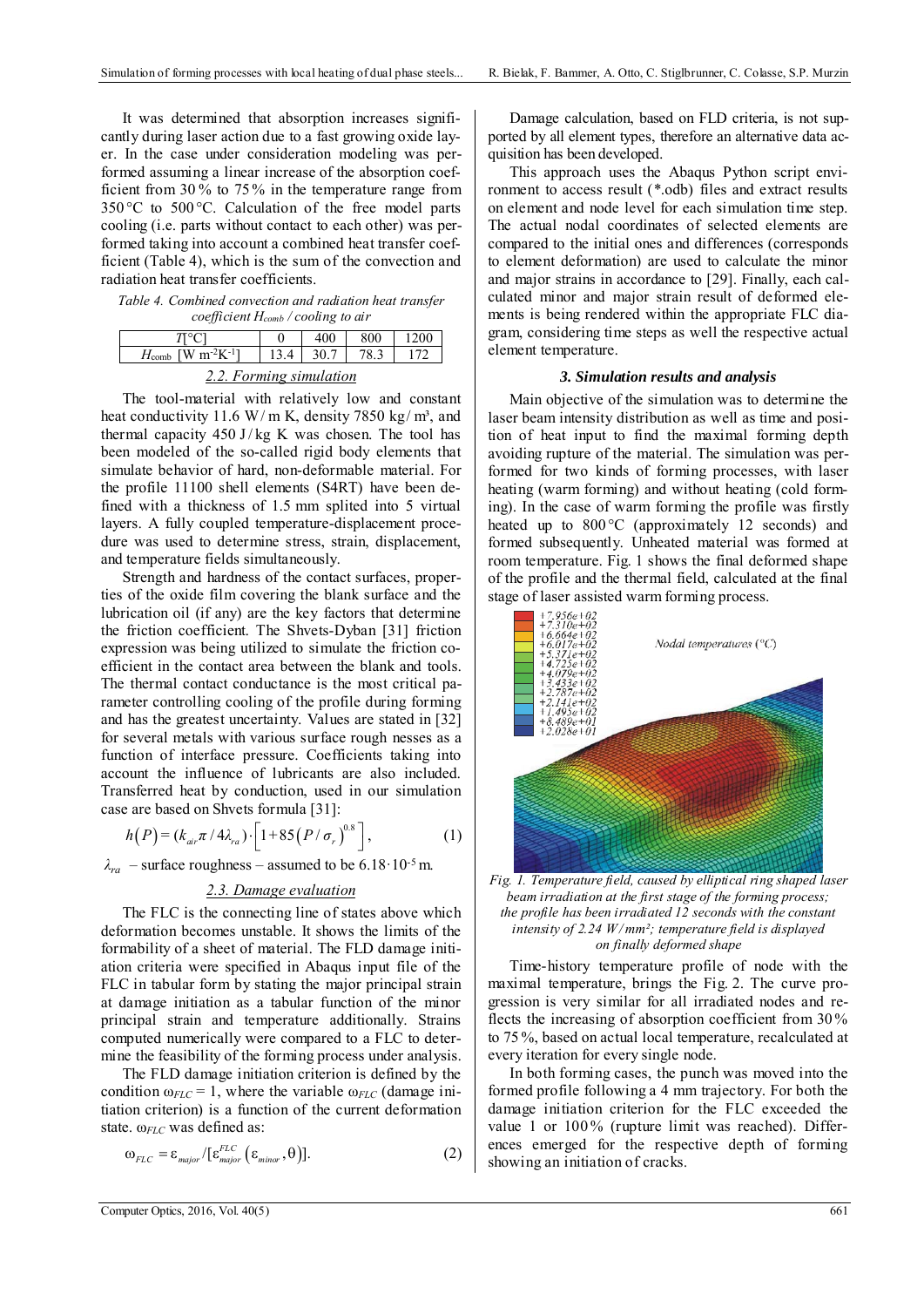

*Fig. 2. Example of the time-history temperature curve of node with maximal temperature* 

The red elements show positions of possible rupture during cold bulge forming (Fig. 3*a*) and warm bulge forming (Fig. 3*b*). Fig. 4 shows the depth of forming operation with the first failure occurrence. In the case of cold forming displacement corresponds to a depth of 2.202 mm (a) and 3.583 mm for laser assisted forming (b).

The new model offers ways of very detailed study of the forming process. In Fig. 5 the state of the highlighted element during the forming process is indicated by circular points (red colour for the heated and blue for the cold deformation). During the forming process they obviously

move up from low to increased major strain, this at the same time being the chronologicaly ordered. An investigation of different single elements and the strains they are subjected to during deformation shows very diverse results comparing the cold forming process to the laser heated. Fig. 5, *a* highlights an element that is hardly being subjected to major strain for cold, while the contrary is the case for the heated deformation. Fig. 5*b* shows an element for which the opposite is true. The selected element in Fig. 5*c* is hardly subjected to major strain for either type of deformation, while the one of Fig. 5*d* is both cases clearly demonstrates the exceeding of rupture limit in both simulated cases.

Fig. 5 does not offer an overall conclusion about formability, it rather demonstrates that the critical elements for the different types of deformation can be found at different spatial positions. For the case described here an irradiation with 1500 W power for a duration of 12 s turned out to be optimal as the quite long irradiation time results in a quite homogeneous temperature field over the cross-section of the sheet without exceeding temperatures of  $\sim$ 800-900 $\degree$ C which are allowed in maximum without significantly deteriorating the material properties.



*it was reached at the forming depth of 2.2 mm in the case of cold forming (a) and at significantly superior 3.6 mm in the case of laser assisted warm forming (b)*

## *4. Experimental study*

#### *4.1. Laser, optics and forming tool*

The laser source was a fibre-coupled laser with a wavelength of 1070 nm and a maximum output power of 1500 W. In order to resemble the target zone the beam was transformed to an elliptical ring by optics consisting of a plano-convex lens with focus of 100 mm and an axicon, which was projected onto the surface at an angle of 45 °. The plano-convex lens is part of the optical scheme of laser machining system that serially manufactured.

Output beam diameter  $d_b = 12$  mm. Axicon from material BK7 was a lens with the one a flat side and other a conical side [33], lens diameter 40 mm, edge thickness 8.0 mm, coated AR/AR at 1070 nm, AOI =  $0^{\circ}$ . Fig. 6 shows experimental optical scheme that was settings: apex angle  $\beta = 163^\circ$ , axicon angle  $\alpha = 8.50^\circ$ . Distance from the axicon to the center of the working plane  $L = 180$  mm. The thickness of the ring in a plane perpendicular to the direction of propagation beam  $h = 6$  mm, angle of divergence of ring beam  $\varphi = 7.65$ °. External and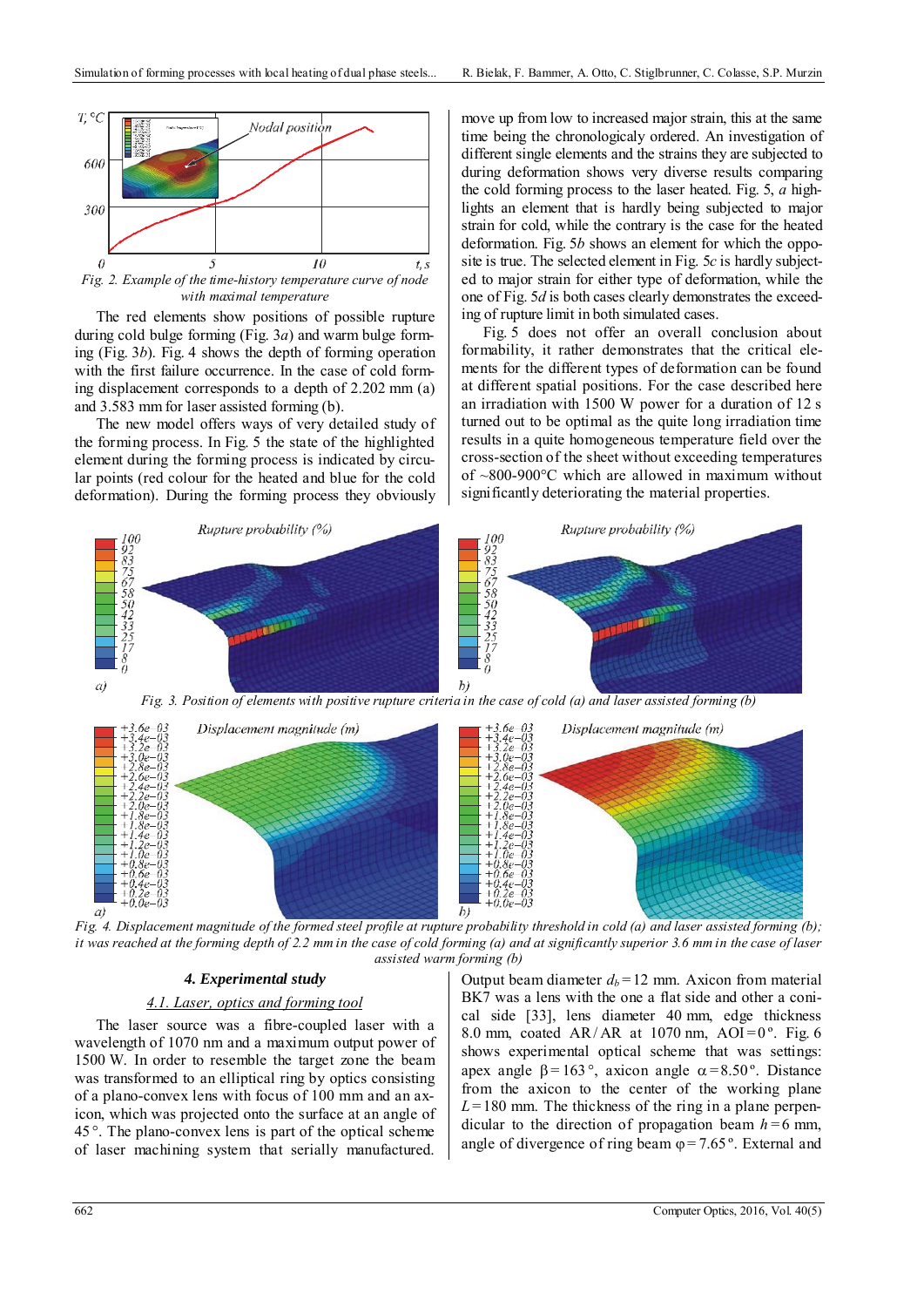internal diameter of a ring, respectively,  $B_1 = 26.7$  mm and  $B_2 = 10.7$  mm.

Outer borders of this ring were defined by parameters  $A_1$  = 38 mm and  $B_1$  = 26.7 mm, and inner borders were defined by  $A_2 = 15.2$  mm and  $B_2 = 10.7$  mm, shifted by  $D=0.76$  mm against the outer ellipse. Due to the relatively high beam divergence angle of the axicon, at the edges of processing area takes place a reduction of power density of not less than 10 %. However, this reduction in power density has almost no effect on the results of laser assisted warm forming. Thence the power density distribution is modelled as of constant intensity  $I<sub>las</sub>=2.24 W/mm<sup>2</sup>$  at 1500 W total for the ring zone of 670 mm2 and zero beyond. As discussed later absorption is increasing from 30% to 75%, resulting in  $I_{abs} = 0.67 -$ 1.68 W/ mm² absorbed. This corresponds to temperaturechange-rates of  $I_{abs}/c_p/\rho/d = \sim 100-300$  K/s, provided in-depth heat-conduction is infinite and the lateral is zero, as all other losses  $(\rho, c_p)$ . The experiments were realized on a servo bending press (TRUMPF TruBend 7018, max. force 180 kN). The forming tool was provided by Faurecia Sieges d'Automobile. Fig. 7 shows the whole setup, the press, the bulge forming tool, the laser head and the optics.



*Fig. 5. Position of 4 (a, b, c and d) selected elements during cold (blue points) and laser assisted (red points) forming within stressstrain diagram with forming limit curves; - characterizing the degree of deformation with respect to FLC; geometrical position (green mesh) of the element highlighted in red; continuous lines indicate the forming limits of warm (red colour) and cold (blue colour) forming limits and circular spots (again red for warm and blue for cold) indicate the chronological sequence of the deformation state of the element* 



*Fig. 6. Experimental optical scheme* 

Outer borders of this ring were defined by parameters  $A_1$ =38 mm and  $B_1$ =26.7 mm, and inner borders were defined by  $A_2 = 15.2$  mm and  $B_2 = 10.7$  mm, shifted by  $D = 0.76$  mm against the outer ellipse. Due to the relatively high beam divergence angle of the axicon, at the edges of processing area takes place a reduction of power density of not less than 10%. However, this reduction in power density has almost no effect on the results of laser assisted warm forming. Thence the power density distribution is modelled as of constant intensity  $I_{\text{las}}$ =2.24 W/mm<sup>2</sup> at 1500 W total for the ring zone of 670 mm2 and zero beyond. As discussed later absorption is increasing from  $30\%$  to  $75\%$ , resulting in  $I_{abs} = 0.67 -$ 1.68 W/mm² absorbed. This corresponds to temperaturechange-rates of  $I_{abs}/c_p/\rho/d = \sim 100-300$  K/s, provided indepth heat-conduction is infinite and the lateral is zero, as all other losses  $(\rho, c_p)$ . The experiments were realized on a servo bending press (TRUMPF TruBend 7018, max. force 180 kN). The forming tool was provided by Faurecia Sièges Automobiles. Fig. 7 shows the whole setup, the press, the bulge forming tool, the laser head and the optics.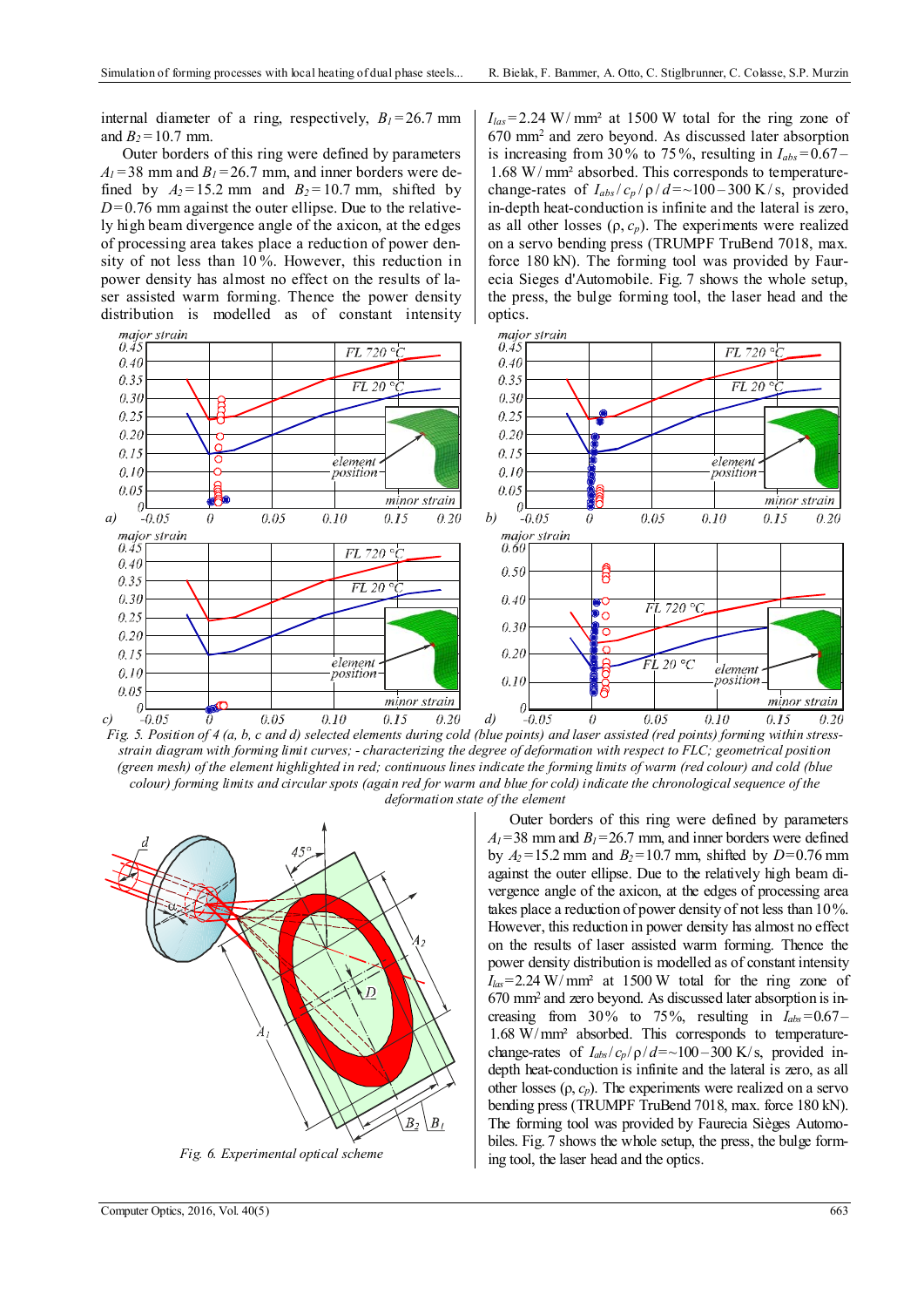# *4.2. Experiment*

The experiments were performed at 1500 W of laser power, applying varied heating times. The intensity distribution was matched to the forming zone. Fig. 8 shows a sequence of the process. After heating, the upper tool is being moved down with ~100 kN force and 10 mm/s speed.



*Fig. 7. The experimental setup* 



 *Fig. 8. Sequence of the forming process; (a) beginning of laser heating with diffusively reflected laser beam; (b) absorption has increased and the reflected laser light becomes weaker; (c) distinctive glowing after heating has terminated; (d) final result after bulge forming* 

Very good matching between the simulation model and the cracks caused by the real forming process can be observed in Fig. 9.

Appearance of cracks in the peripheral regions of plastic deformation zone could be explained as follows:

In these areas the work piece goes to the not uniformly tight contact with the tool. Friction contact forces, created during the sliding movement between the formed profile and the punch are lower, in comparison to the friction forces in the central region. These forces act against the deformation with the less intensity, compared to central ones.

Known method of elimination of ruptures during the forming with the cylindrical punch side by side to preliminary formed work piece in the form of circular channel between the blank and holder is the flange selective heating. In this case the Doughnut laser beam shape was used.

Heating with the homogenous circular heat source with the uniform energy intensity, so called Top Hat, could be recommended

Performed simulation of laser assisted warm forming with Top Hat laser beam profile with the radius of 22 mm projected onto the surface at an angle of 45° and the same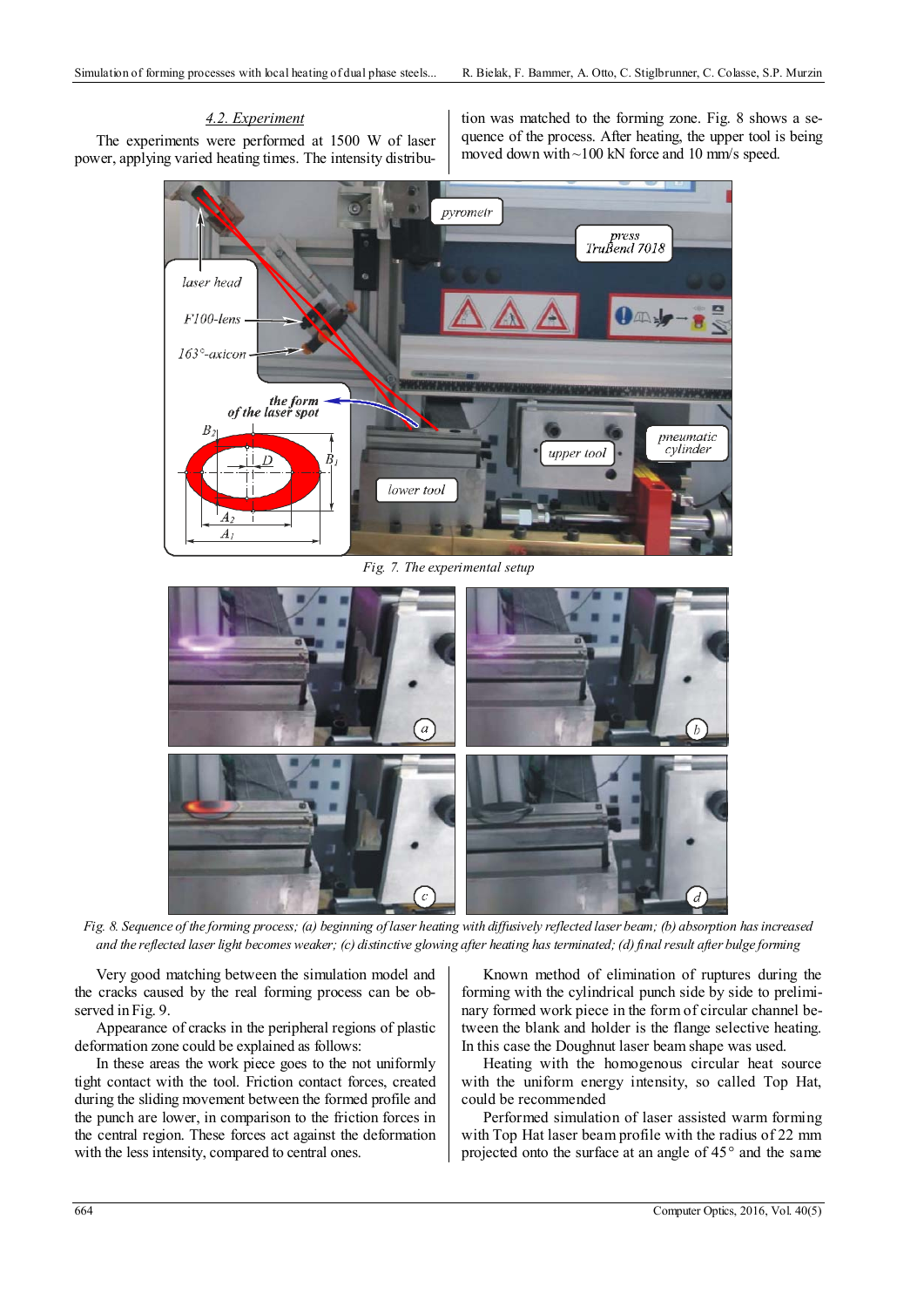absorbed energy, as by Doughnut laser beam shape irradiation,  $0.67 - 1.68$  W/mm<sup>2</sup> absorbed. Herewith the heating time was reduced below 4 seconds and forming depth 4 mm was reached too. Conditions for disruption creation, reported as damage criteria, were not reached (forming limit damage criteria FLDCRT< 1).



*Fig. 9. Comparison of calculated rupture probability threshold (left) with the real experimental output (right); the rupture was caused by the low temperature, due to insufficient heating time 5 s; depth at rupture 3.5 mm* 

Experimental results confirmed this calculated prediction. However, the wall thinning near 22 % may be not acceptable in work piece work conditions. Fig. 10 shows the simulation result of laser assisted warm forming with the Top Hat heat source and detailed view on workpiece.



*Fig. 10. The simulation result of laser assisted warm forming with the Top Hat heat source (a) and detailed view on workpiece (b)* 

Optimization of heat source will allow to perform laser assisted warm forming without the described defects. In a such technological processes, the special optics has to be used. It is required a more precise local dosage of energy supply of the laser beam into the heat affected zone with the possibility of power density redistribution. Such redistribution of the laser beam energy may be obtained by DOEs [34], which application in technological operations opens perspectives not only for the solution of the presented specific objective of laser assisted warm forming, but also for others applications.

Typical applications of presented solutions in laser assisted warm forming are: child seats for cars, train seats, ladders, bumpers, truck load stays, transport cages, tubes etc. Fig. 11. shows a typical seat rail.



*Fig. 11. Rail for the car seat* 

The depth of the forming area of this rail (providing space for the head of the screw fixing the rail to the floor plate) is 3.5 mm in this case, requiring a high forming rate in the peripheral parts of the formed area, so that currently only weaker steels can be used for these seat-rails. By switching to grade DP1000 the thickness could be reduced from currently 1.8 to 1.5 mm resulting in 17 % reduction of weight. This material however cracks being subjected to cold-forming and therefore needs local heating. Laser-heating was chosen due to its quality to concentrate energy in small regions.

### *Conclusions*

Local laser heat treatment has the potential to improve the form-ability of grade DP1000 steels. Both experimental and simulation results confirm possible increase of 50 % in depth in comparison to cold forming.

Spatial position and temporal gradient of laser beam irradiation, especially in the case of complex geometry, shows an enormous influence on the forming process. Improvement of forming and heating parameters and thus the developing time and costs of the forming tools can be successfully reduced by numerical simulation. The developed simulation model shows satisfactory conformity with experiments.

The developed simulation model combines advanced modeling techniques (temperature dependent thermomechanical properties, thermal and pressure dependent contact properties, temperature dependent of laser beam absorption) with user programmed modules (evaluation of the simulation output by user defined criteria).

Dual phase steels are structurally sensitive materials. Processing of such materials requires a more precise local dosage of energy supply of the laser beam into the heat affected zone with the possibility of power density redistribution. Such redistribution of the laser beam energy may be obtained by DOEs, which application in technological operations opens perspectives not only for the solution of the presented specific objective of laser assisted warm forming, but also for others applications.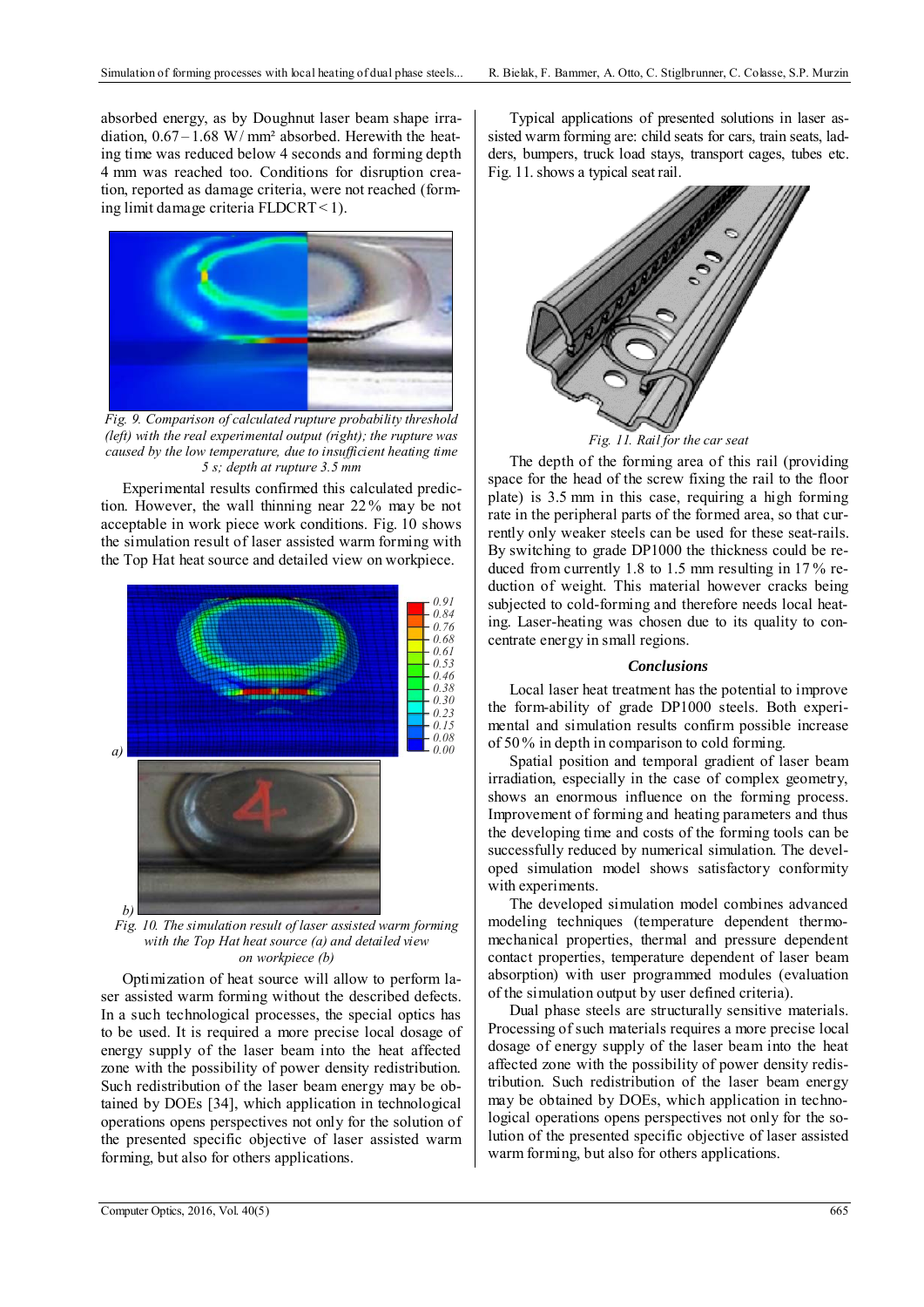### *References*

- [1] Al-Abbasi FM, Nemes JA. Characterizing DP-steels using micromechanical modeling of cells. Comp Mater Sci 2007; 39(2): 402-415. DOI: 10.1016/j.commatsci.2006.07.003.
- [2] Amirmaleki M, Samei J, Green DE, van Riemsdijk I, Stewart L. 3D micromechanical modeling of dual phase steels using the representative volume element method. Mech Mater 2016; 101: 27-39. DOI: 10.1016/j.mechmat.2016.07.011.
- [3] Huang TT, Gou RB, Dan WJ, Zhang WG. Strain-hardening behaviors of dual phase steels with microstructure features. Mat Sci Eng A 2016; 672: 88-97. DOI: 10.1016/j.msea.2016.06.066.
- [4] Farabi N, Chen DL, Zhou Y. Microstructure and mechanical properties of laser welded dissimilar DP600/DP980 dual-phase steel joints. J Alloy Compd 2011; 509(3): 982- 989. DOI: 10.1016/j.jallcom.2010.08.158.
- [5] Farabi N, Chen DL, Zhou Y. Tensile properties and work hardening behavior of laser-welded dual-phase steel joints. J Mater Eng Perform 2011; 21(2): 222-230. DOI: 10.1007/s11665-011-9865-8.
- [6] Jia Q, Guo W, Li W, Zhu Y, Peng P, Zou G. Microstructure and tensile behavior of fiber laser-welded blanks of DP600 and DP980 steels. J Mater Process Tech 2016; 236: 73-83. DOI: 10.1016/j.jmatprotec.2016.05.011.
- [7] Kong F, Santhanakrishnan S, Kovacevic R. Numerical modeling and experimental study of thermally induced residual stress in the direct diode laser heat treatment of dualphase 980 steel. Int J Adv Manuf Tech 2013; 68(9-12): 2419-2430. DOI: 10.1007/s00170-013-4859-3.
- [8] Asadi M, Frommeyer G, Aghajani A, Timokhina I, Palkowski H. Local laser heat treatment in dual-phase steels. Metall Mater Trans A 2012; 43(4): 1244-1258. DOI: 10.1007/s11661-011-0943-1.
- [9] Karbasian H, Tekkaya AE. A review on hot stamping. J Mater Process Tech 2010; 210(15): 2103-2118. DOI: 10.1016/j.jmatprotec.2010.07.019.
- [10] Mori K, Maki S, Tanaka Y. Warm and hot stamping of ultra tensile strength steel sheets using resistance heating. CIRP Ann-Manuf Techn 2009; 54(1): 209-212. DOI: 10.1016/S0007-8506(07)60085-7.
- [11] Tong L, Stahel S, Hora P. Modeling for the FE simulation of warm metal forming processes. AIP Conference Proceedings: NUMISHEET 2005; 778: 625. DOI: 10.1063/1.2011292.
- [12] Park JC, Seong DY, Yang DY, Cha MH. Development of an innovative bending process employing synchronous incremental heating and incremental forming. In: Hirt G, Tekkaya AE, eds. Special Edition: 10th International Conference on Technology of Plasticity, ICTP 2011. Weinheim: Wiley-VCH Verlag GmbH & Co; 2011.
- [13] Lee E-H, Hwang J-S, Lee C-W, Yang D-Y, Yang W-H. A local heating method by near-infrared rays for forming of nonquenchable advanced high-strength steels. J Mater Process Tech 2014; 214(4): 784-793. DOI: 10.1016/j.jmatprotec.2013.11.023.
- [14] Lee E-H, Yang D-Y, Yoon JW, Yang W-H. Numerical modeling and analysis for forming process of dual-phase 980 steel exposed to infrared local heating. Int J Solids Struct 2015; 75-76: 211-224. DOI: 10.1016/j.ijsolstr.2015.08.014.
- [15] Neugebauer R, Scheffler S, Poprawe R, Weisheit A. Local laser heat treatment of ultra high strength steels to improve formability. Prod Eng 2009; 3(4-5): 347-351. DOI: 10.1007/s11740-009- 0186-9.
- [16] Romero P, Otero N, Cabrera J, Masague D. Laser assisted conical spin forming of dual phase automotive steel. experimental demonstration of work hardening reduction and forming limit extension. Physics Procedia 2010; 5: 215-225. DOI: 10.1016/j.phpro.2010.08.047.
- [17] Bammer F, Holzinger B, Humenberger G, Schuöcker D, Schumi T. Integration of high power lasers in bending tools. Physics Procedia 2010; 5: 205-209. DOI: 10.1016/j.phpro.2010.08.045.
- [18] Bammer F, Schumi T, Otto A, Schuöcker D. Laser assisted bending for efficient light-weight-production. Tehnicki Vjesnik 2001; 18(4): 571-576.
- [19] Wu-rong W, Chang-wei H, Zhong-hua Z, Xi-cheng W. The limit drawing ratio and formability prediction of advanced high strength dual-phase steels. Materials and Design 2011; 32(6): 3320-3327. DOI: 10.1016/j.matdes.2011.02.021.
- [20] Hug E, Martinez M, Chottin J. Temperature and stress state influence on void evolution in a high-strength dual-phase steel. Mat Sci Eng A 2015; 626: 286-295. DOI: 10.1016/j.msea.2014.12.053.
- [21] Brecher C, Emonts M, Eckert M. Laser-assisted sheet metal working by the integration of scanner system technology into a progressive die. Physics Procedia 2012; 39: 249-256. DOI: 10.1016/j.phpro.2012.10.036.
- [22] Murzin SP. Local laser annealing for aluminium alloy parts. Laser Eng 2016; 33(1-3): 67-76.
- [23] Murzin SP. Formation of structures in materials by laser treatment to enhance the performance characteristics of aircraft engine parts. Computer Optics 2016; 40(3): 353- 359. DOI: 10.18287/2412-6179-2016-40-3-353-359.
- [24] Doskolovich LL, Kazanskiy NL, Soifer VA. DOE for focusing the laser light. In book: Soifer VA, ed. Methods for computer design of diffractive optical elements. New York: John Wiley & Sons Inc.; 2002. ISBN: 978-0-471-09533-8.
- [25] Alferov SV, Karpeev SV, Khonina SN, Tukmakov KN, Moiseev OYu, Shulyapov SA, Ivanov KA, Savel'ev-Trofimov AB. On the possibility of controlling laser ablation by tightly focused femtosecond radiation. Quantum Electronics 2014; 44(11): 1061-1065. DOI: 10.1070/QE2014v044n11ABEH015471.
- [26] Soifer VA, Kotlyar VV, Khonina SN, Skidanov RV. Remarkable laser beams formed by computer-generated optical elements: properties and applications. Proc SPIE 2006; 6252: 62521B. DOI: 10.1117/12.677054.
- [27] Pavelyev VS, Borodin SA, Kazanskiy NL, Kostyuk GF, Volkov AV. Formation of diffractive microrelief on diamond film surface. Opt Laser Technol 2007; 39(6): 1234-1238. DOI: 10.1016/j.optlastec.2006.08.004.
- [28] SSAB, 2012. Mechanical properties of heat treated steel, Technical Report N1.97BC.07.0178, 2012.
- [29] ISO 12004-2:2008, 2008. Metallic materials Sheet and strip – Determination of forming-limit curves – Part 2: Determination of forming-limit curves in the laboratory. ISO/TC 164/SC 2. ICS: 77.040.10. Stage: 90.93.
- [30] Abaqus, 2014, Version 6.14. Documentation.
- [31] Shvets IT. Contact heat transfer between plane metal surfaces. International Chemical Engineering 1964; 4(4): 621-624.
- [32] Yanagida A, Azushima A. Evaluation of coefficients of friction in hot stamping by hot flat drawing test. CIRP Ann-Manuf Techn 2009; 58(1): 247-250. DOI: 10.1016/j.cirp.2009.03.091.
- [33] Ustinov AV, Khonina SN. Calculating the complex transmission function of refractive axicons. Optical Memory and Neural Networks (Information Optics) 2012; 21(3): 133-144. DOI: 10.3103/S1060992X1203006X.
- [34] Doskolovich LL, Khonina SN, Kotlyar VV, Nikolsky IV, Soifer VA, Uspleniev GV. Focusators into a ring. Optical and Quantum Electronics 1993; 25(11): 801-814. DOI: 10.1007/BF00430188.

### *Authors' information*

**Robert Bielak** (b. 1969) graduated from the Slovak Technical University in 1992, majoring in Welding Technology where received his PhD degree in 1999. He is holding the position of a project assistant at the Institute for Production En